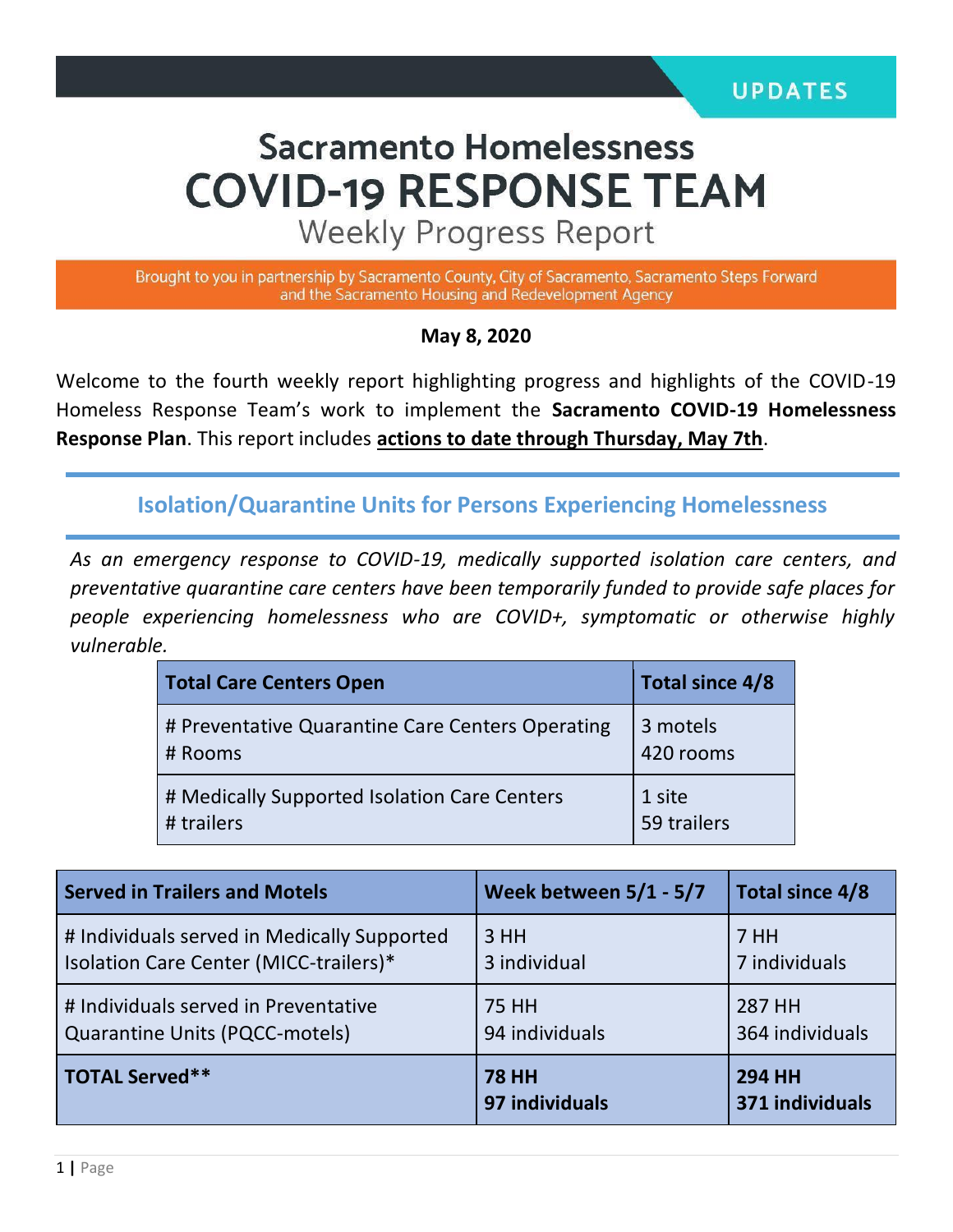*\* MICC-trailers are for COVID-19 positive or Persons Under Investigation, at this time the low number of people being served in the MICC-trailers is a reflection of the low number of COVID-19 positive cases in the homeless population. As testing capacity expands throughout the community, we anticipate additional referrals.*

*\*\*Total unduplicated served since 4/8/20 are: 290 households/367 individuals*

- A third PQCC-motel opened this week adding 157 rooms.
- Per County Public Health following CDC guidelines, symptoms of COVID-19 for eligibility into the isolation/quarantine program are now: cough, shortness of breath or difficulty breathing **OR** any combination of at least two of the following symptoms: fever, headache, chills, sore throat, repeated shaking with chills, new loss of taste or smell, muscle pain.
- Designated referral partners who are referring into the program include hospitals, Federally Qualified Health Clinics (FQHCs), outreach teams, correctional health, emergency shelters, law enforcement and other homeless service providers.

### **Ensuring Safety and Health for Persons Living Outdoors**

*This strategy is focused around providing coordinated support to people who are unsheltered to remain safely in place per CDC guidance to slow the spread of COVID-19.*

| <b>Sanitation Stations</b>  | Total since 4/8 |
|-----------------------------|-----------------|
| <b>Handwashing Stations</b> |                 |
| <b>Toilets</b>              | 49              |
| Locations                   |                 |

*\*Placement of stations is dynamic, and equipment may be moved*

| <b>Encampment Activities</b>             | Week between<br>$5/1 - 5/7$ | Total since 4/8 |
|------------------------------------------|-----------------------------|-----------------|
| # Meals served through Loaves and Fishes | 1,100                       | 4,500           |
| # Meals served by Sacramento Covered     | 2,000                       | 8,800           |

| <b>Encampments and Outreach</b>                | Total |
|------------------------------------------------|-------|
| # Designated Outreach Navigators               | 37    |
| # Encampments Identified with 20+ individuals  |       |
| # Encampments Identified with < 20 individuals | 38    |
| <b>TOTAL Encampments Identified</b>            |       |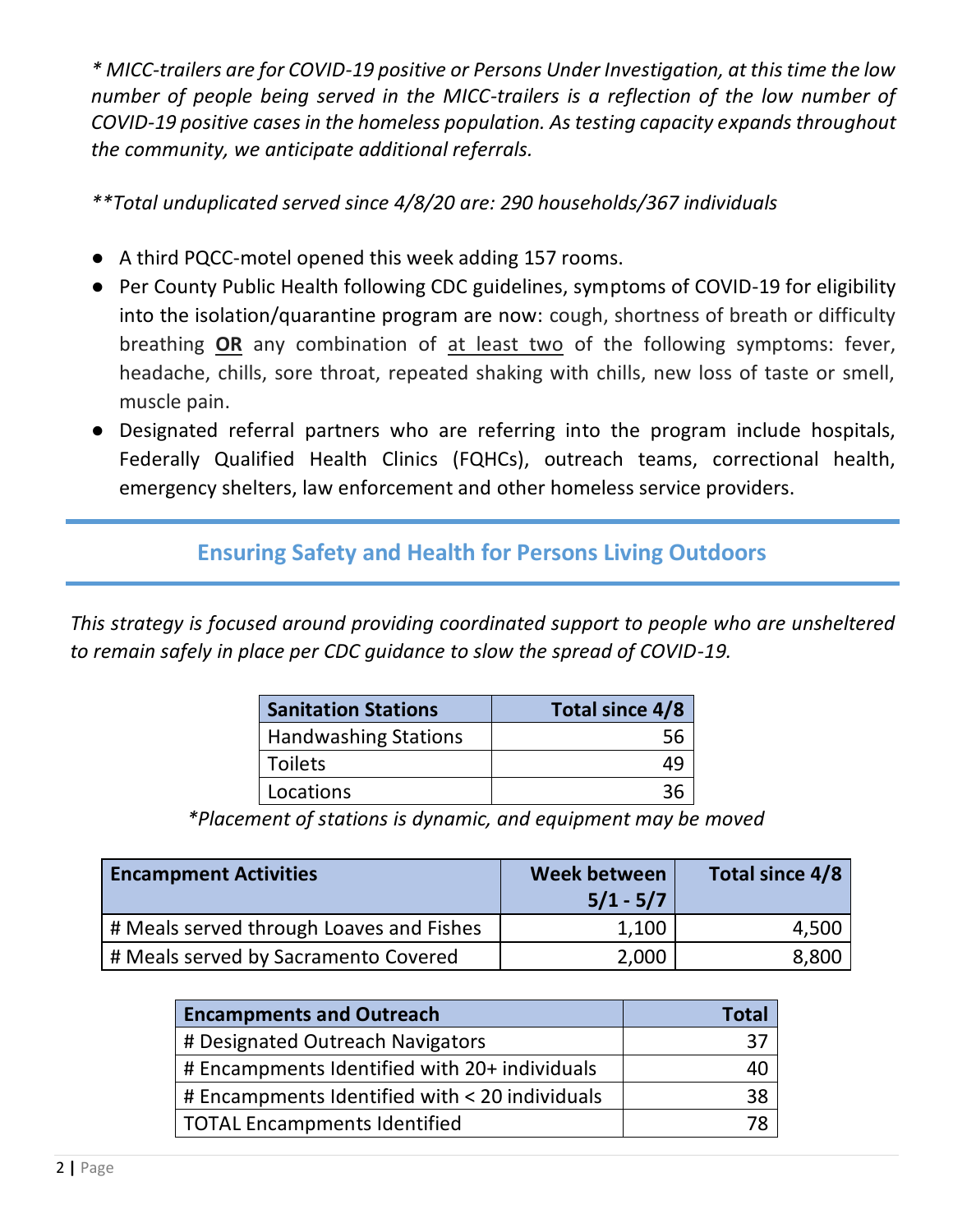- Medical assistance has been provided to 21 encampment areas to date by volunteer medical students from UC Davis Medical School and California Northstate University, local health care providers and a Medical Integrated Health Unit.
- The Response Team is excited to announce a new partnership with the Joan Viteri Memorial Clinic (JVMC). Starting on May 8th, the Department of Health Services will provide 200 tests to the JVMC team to test people experiencing homelessness in encampments.
- A private provider of trash removal services has been contracted for clean-up near sanitation station locations and in areas where food is distributed. This COVID related service augments clean-up occurring by the City and County.
- Servicing of sanitation stations is included with the deployment of the stations and will continue.

# **Keeping Existing Emergency Shelters Safe and Operational**

*This strategy ensures that existing shelters can safely remain open following CDC guidelines, moving vulnerable guests into COVID prevention care centers, and continuing to serve the general homeless populations.* 

- County Public Health and Elica Health are doing robust COVID testing at shelters with the goal of being able to do widespread testing to ensure the health and safety of shelter guests.
	- o COVID testing was completed at congregate shelters on May 7. In the second week, testing was completed at family and youth shelters.
	- o To date, tests were offered to 398 guests in 8 shelters, of those, 183 consented to testing.
	- o 171 test results have been received back from the Sacramento County Public Health Laboratory and all found negative for COVID-19. There are 12 pending tests.
- Nurse Advice Line for shelter staff to access real-time, health services support available 7-days per week, 7 am to 7 pm.
- Held weekly calls with private and publicly funded shelters.